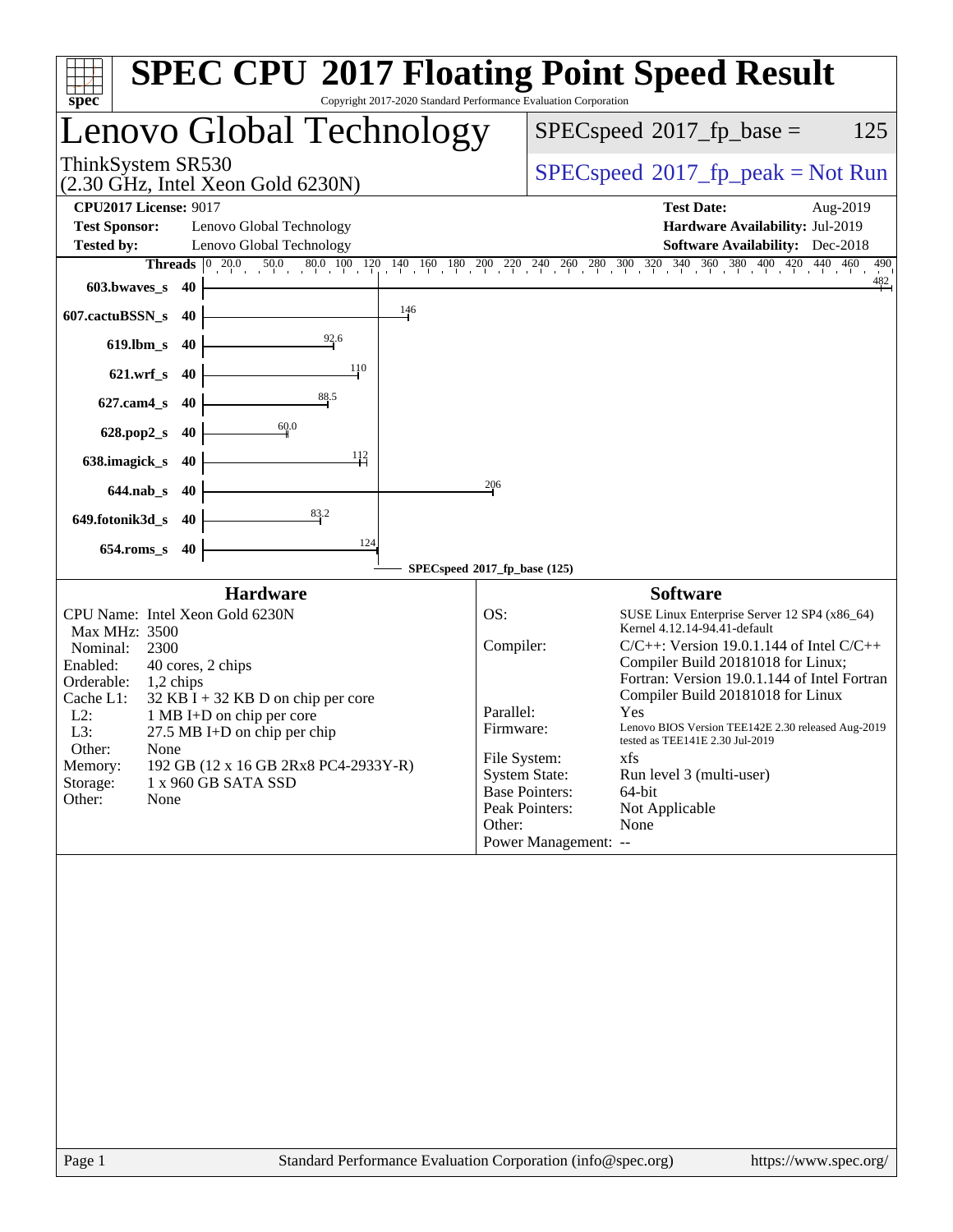

## **[SPEC CPU](http://www.spec.org/auto/cpu2017/Docs/result-fields.html#SPECCPU2017FloatingPointSpeedResult)[2017 Floating Point Speed Result](http://www.spec.org/auto/cpu2017/Docs/result-fields.html#SPECCPU2017FloatingPointSpeedResult)** Copyright 2017-2020 Standard Performance Evaluation Corporation

# Lenovo Global Technology

(2.30 GHz, Intel Xeon Gold 6230N)

 $SPEC speed^{\circ}2017\_fp\_base = 125$ 

## ThinkSystem SR530<br>  $SPEC speed^{\circ}2017$  [p\_peak = Not Run

**[Test Sponsor:](http://www.spec.org/auto/cpu2017/Docs/result-fields.html#TestSponsor)** Lenovo Global Technology **[Hardware Availability:](http://www.spec.org/auto/cpu2017/Docs/result-fields.html#HardwareAvailability)** Jul-2019 **[Tested by:](http://www.spec.org/auto/cpu2017/Docs/result-fields.html#Testedby)** Lenovo Global Technology **[Software Availability:](http://www.spec.org/auto/cpu2017/Docs/result-fields.html#SoftwareAvailability)** Dec-2018

**[CPU2017 License:](http://www.spec.org/auto/cpu2017/Docs/result-fields.html#CPU2017License)** 9017 **[Test Date:](http://www.spec.org/auto/cpu2017/Docs/result-fields.html#TestDate)** Aug-2019

## **[Results Table](http://www.spec.org/auto/cpu2017/Docs/result-fields.html#ResultsTable)**

|                                    | <b>Base</b>    |                |                |                |            | <b>Peak</b>    |       |                |                |              |                |              |                |              |
|------------------------------------|----------------|----------------|----------------|----------------|------------|----------------|-------|----------------|----------------|--------------|----------------|--------------|----------------|--------------|
| <b>Benchmark</b>                   | <b>Threads</b> | <b>Seconds</b> | Ratio          | <b>Seconds</b> | Ratio      | <b>Seconds</b> | Ratio | <b>Threads</b> | <b>Seconds</b> | <b>Ratio</b> | <b>Seconds</b> | <b>Ratio</b> | <b>Seconds</b> | <b>Ratio</b> |
| $603.bwaves$ s                     | 40             | 121            | 489            | 123            | 482        | 122            | 482   |                |                |              |                |              |                |              |
| 607.cactuBSSN s                    | 40             | 115            | 145            | 114            | 146        | 115            | 146   |                |                |              |                |              |                |              |
| $619.1$ bm s                       | 40             | 56.6           | 92.6           | 56.8           | 92.3       | 56.5           | 92.7  |                |                |              |                |              |                |              |
| $621$ .wrf s                       | 40             | 120            | 110            | 120            | <u>110</u> | 120            | 110   |                |                |              |                |              |                |              |
| $627$ .cam $4 \text{ s}$           | 40             | 100            | 88.5           | 100            | 88.4       | 100            | 88.6  |                |                |              |                |              |                |              |
| $628.pop2_s$                       | 40             | 198            | 60.1           | 201            | 59.1       | 198            | 60.0  |                |                |              |                |              |                |              |
| 638.imagick_s                      | 40             | 124            | 116            | 130            | 111        | 129            | 112   |                |                |              |                |              |                |              |
| $644$ .nab s                       | 40             | 84.8           | 206            | 84.9           | 206        | 84.7           | 206   |                |                |              |                |              |                |              |
| 649.fotonik3d s                    | 40             | 110            | 83.2           | 110            | 83.1       | 109            | 83.4  |                |                |              |                |              |                |              |
| $654$ .roms_s                      | 40             | 128            | 123            | 127            | <u>124</u> | 127            | 124   |                |                |              |                |              |                |              |
| $SPECspeed*2017_fp\_base =$<br>125 |                |                |                |                |            |                |       |                |                |              |                |              |                |              |
| $SPECspeed*2017_fp\_peak =$        |                |                | <b>Not Run</b> |                |            |                |       |                |                |              |                |              |                |              |

Results appear in the [order in which they were run.](http://www.spec.org/auto/cpu2017/Docs/result-fields.html#RunOrder) Bold underlined text [indicates a median measurement](http://www.spec.org/auto/cpu2017/Docs/result-fields.html#Median).

## **[Operating System Notes](http://www.spec.org/auto/cpu2017/Docs/result-fields.html#OperatingSystemNotes)**

Stack size set to unlimited using "ulimit -s unlimited"

## **[General Notes](http://www.spec.org/auto/cpu2017/Docs/result-fields.html#GeneralNotes)**

Environment variables set by runcpu before the start of the run: KMP\_AFFINITY = "granularity=fine,compact" LD\_LIBRARY\_PATH = "/home/cpu2017-1.0.5-ic19.0u1/lib/intel64" OMP\_STACKSIZE = "192M"

 Binaries compiled on a system with 1x Intel Core i9-7900X CPU + 32GB RAM memory using Redhat Enterprise Linux 7.5 Transparent Huge Pages enabled by default Prior to runcpu invocation Filesystem page cache synced and cleared with: sync; echo 3> /proc/sys/vm/drop\_caches NA: The test sponsor attests, as of date of publication, that CVE-2017-5754 (Meltdown) is mitigated in the system as tested and documented. Yes: The test sponsor attests, as of date of publication, that CVE-2017-5753 (Spectre variant 1) is mitigated in the system as tested and documented. Yes: The test sponsor attests, as of date of publication, that CVE-2017-5715 (Spectre variant 2) is mitigated in the system as tested and documented. Yes: The test sponsor attests, as of date of publication, that CVE-2018-3640 (Spectre variant 3a) is mitigated in the system as tested and documented. Yes: The test sponsor attests, as of date of publication, that CVE-2018-3639 (Spectre variant 4) is mitigated in the system as tested and documented.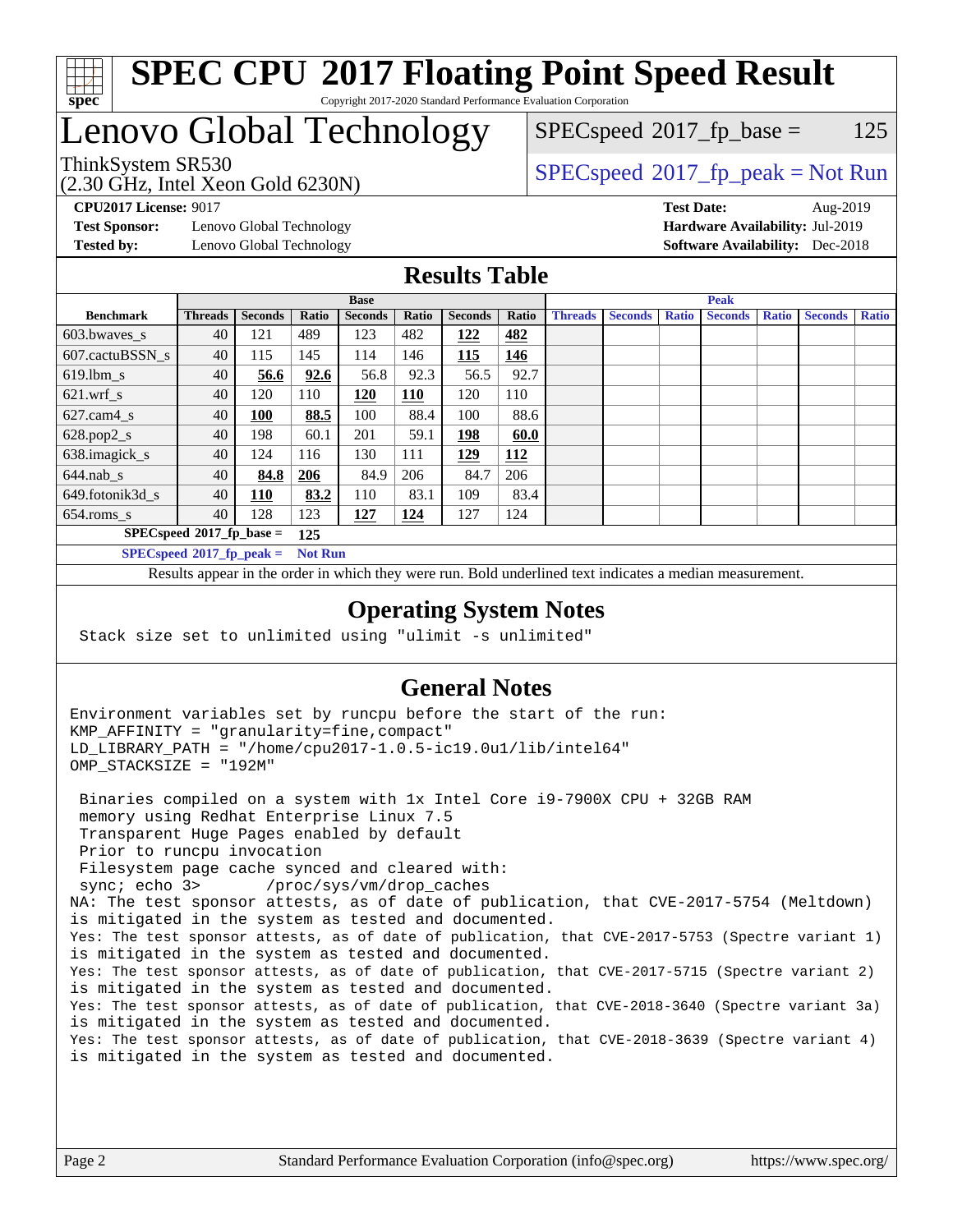| Lenovo Global Technology                                                                                                                                                                                                                                                                                      |                       | $SPEC speed^{\circ}2017$ fp base =<br>125                                                                                                       |
|---------------------------------------------------------------------------------------------------------------------------------------------------------------------------------------------------------------------------------------------------------------------------------------------------------------|-----------------------|-------------------------------------------------------------------------------------------------------------------------------------------------|
| ThinkSystem SR530<br>$(2.30 \text{ GHz}, \text{Intel Xeon Gold } 6230\text{N})$                                                                                                                                                                                                                               |                       | $SPEC speed^{\circ}2017\_fp\_peak = Not Run$                                                                                                    |
| <b>CPU2017 License: 9017</b>                                                                                                                                                                                                                                                                                  |                       | <b>Test Date:</b><br>Aug-2019                                                                                                                   |
| <b>Test Sponsor:</b><br>Lenovo Global Technology<br><b>Tested by:</b><br>Lenovo Global Technology                                                                                                                                                                                                             |                       | Hardware Availability: Jul-2019<br><b>Software Availability:</b> Dec-2018                                                                       |
|                                                                                                                                                                                                                                                                                                               | <b>Platform Notes</b> |                                                                                                                                                 |
| BIOS configuration:<br>Choose Operating Mode set to Maximum Performance<br>Choose Operating Mode set to Custom Mode<br>MONITOR/MWAIT set to Enable<br>Hyper-Threading set to Disable<br>Sysinfo program /home/cpu2017-1.0.5-ic19.0ul/bin/sysinfo<br>Rev: r5974 of 2018-05-19 9bcde8f2999c33d61f64985e45859ea9 |                       |                                                                                                                                                 |
| running on linux-zitb Sat Aug 10 00:21:51 2019<br>SUT (System Under Test) info as seen by some common utilities.<br>For more information on this section, see<br>https://www.spec.org/cpu2017/Docs/config.html#sysinfo                                                                                        |                       |                                                                                                                                                 |
| From /proc/cpuinfo<br>model name : Intel(R) Xeon(R) Gold 6230N CPU @ 2.30GHz<br>"physical id"s (chips)<br>2<br>40 "processors"                                                                                                                                                                                |                       | cores, siblings (Caution: counting these is hw and system dependent. The following                                                              |
| cpu cores : 20<br>siblings : 20                                                                                                                                                                                                                                                                               |                       | excerpts from /proc/cpuinfo might not be reliable. Use with caution.)<br>physical 0: cores 0 1 2 3 4 8 9 10 11 12 16 17 18 19 20 24 25 26 27 28 |
| From 1scpu:<br>Architecture:                                                                                                                                                                                                                                                                                  | x86_64                | physical 1: cores 0 1 2 3 4 8 9 10 11 12 16 17 18 19 20 24 25 26 27 28                                                                          |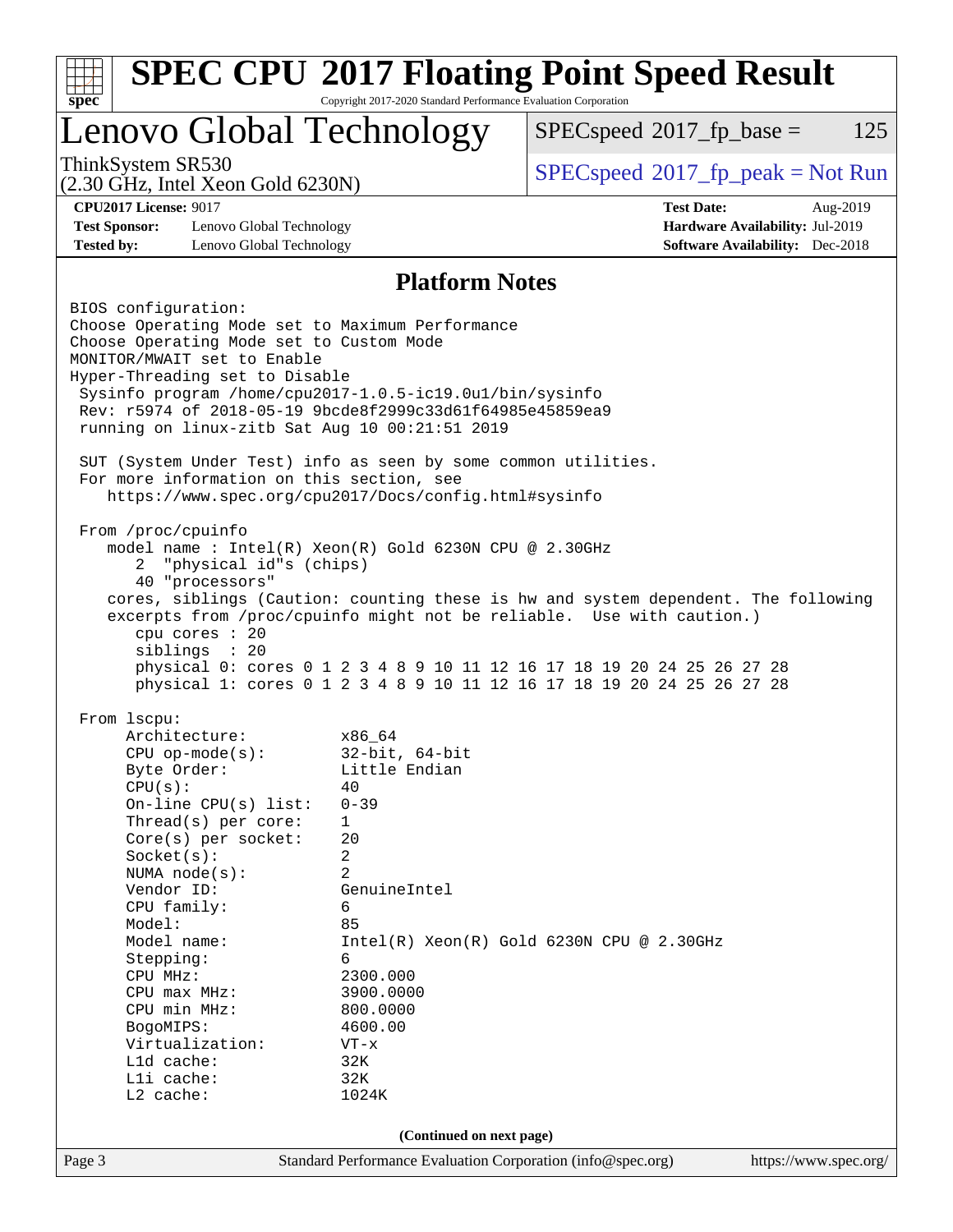| <b>SPEC CPU®2017 Floating Point Speed Result</b><br>Copyright 2017-2020 Standard Performance Evaluation Corporation<br>spec <sup>®</sup>                     |                                                               |
|--------------------------------------------------------------------------------------------------------------------------------------------------------------|---------------------------------------------------------------|
| Lenovo Global Technology                                                                                                                                     | $SPEC speed^{\circ}2017$ _fp_base =<br>125                    |
| ThinkSystem SR530<br>$(2.30 \text{ GHz}, \text{Intel Xeon Gold } 6230\text{N})$                                                                              | $SPEC speed$ <sup>®</sup> 2017_fp_peak = Not Run              |
| <b>CPU2017 License: 9017</b>                                                                                                                                 | <b>Test Date:</b><br>Aug-2019                                 |
| <b>Test Sponsor:</b><br>Lenovo Global Technology                                                                                                             | Hardware Availability: Jul-2019                               |
| <b>Tested by:</b><br>Lenovo Global Technology                                                                                                                | <b>Software Availability:</b> Dec-2018                        |
| <b>Platform Notes (Continued)</b>                                                                                                                            |                                                               |
| $L3$ cache:<br>28160K                                                                                                                                        |                                                               |
| NUMA node0 CPU(s):<br>$0 - 19$                                                                                                                               |                                                               |
| $20 - 39$<br>NUMA nodel CPU(s):                                                                                                                              |                                                               |
| Flags:                                                                                                                                                       | fpu vme de pse tsc msr pae mce cx8 apic sep mtrr pge mca cmov |
| pat pse36 clflush dts acpi mmx fxsr sse sse2 ss ht tm pbe syscall nx pdpelgb rdtscp                                                                          |                                                               |
| lm constant_tsc art arch_perfmon pebs bts rep_good nopl xtopology nonstop_tsc cpuid                                                                          |                                                               |
| aperfmperf pni pclmulqdq dtes64 monitor ds_cpl vmx smx est tm2 ssse3 sdbg fma cx16                                                                           |                                                               |
| xtpr pdcm pcid dca sse4_1 sse4_2 x2apic movbe popcnt tsc_deadline_timer aes xsave<br>avx f16c rdrand lahf_lm abm 3dnowprefetch cpuid_fault epb cat_13 cdp_13 |                                                               |
| invpcid_single intel_ppin ssbd mba ibrs ibpb stibp tpr_shadow vnmi flexpriority ept                                                                          |                                                               |
| vpid fsgsbase tsc_adjust bmil hle avx2 smep bmi2 erms invpcid rtm cqm mpx rdt_a                                                                              |                                                               |
| avx512f avx512dq rdseed adx smap clflushopt clwb intel_pt avx512cd avx512bw avx512vl                                                                         |                                                               |
| xsaveopt xsavec xgetbvl xsaves cqm_llc cqm_occup_llc cqm_mbm_total cqm_mbm_local                                                                             |                                                               |
| dtherm ida arat pln pts pku ospke avx512_vnni flush_lld arch_capabilities                                                                                    |                                                               |
| /proc/cpuinfo cache data<br>cache size $: 28160$ KB                                                                                                          |                                                               |
| From numactl --hardware WARNING: a numactl 'node' might or might not correspond to a<br>physical chip.<br>$available: 2 nodes (0-1)$                         |                                                               |
| node 0 cpus: 0 1 2 3 4 5 6 7 8 9 10 11 12 13 14 15 16 17 18 19<br>node 0 size: 96345 MB                                                                      |                                                               |
| node 0 free: 95598 MB                                                                                                                                        |                                                               |
| node 1 cpus: 20 21 22 23 24 25 26 27 28 29 30 31 32 33 34 35 36 37 38 39<br>node 1 size: 96712 MB                                                            |                                                               |
| node 1 free: 96408 MB                                                                                                                                        |                                                               |
| node distances:                                                                                                                                              |                                                               |
| node<br>$\Omega$<br>1                                                                                                                                        |                                                               |
| 0 :<br>21<br>10                                                                                                                                              |                                                               |
| 1:<br>21<br>10                                                                                                                                               |                                                               |
| From /proc/meminfo                                                                                                                                           |                                                               |
| MemTotal:<br>197690944 kB                                                                                                                                    |                                                               |
| HugePages_Total:<br>0                                                                                                                                        |                                                               |
| Hugepagesize:<br>2048 kB                                                                                                                                     |                                                               |
| From /etc/*release* /etc/*version*<br>$S$ uSE-release:                                                                                                       |                                                               |
| SUSE Linux Enterprise Server 12 (x86_64)                                                                                                                     |                                                               |
| $VERSION = 12$                                                                                                                                               |                                                               |
| PATCHLEVEL = 4                                                                                                                                               |                                                               |
| # This file is deprecated and will be removed in a future service pack or release.<br># Please check /etc/os-release for details about this release.         |                                                               |
| os-release:                                                                                                                                                  |                                                               |
| NAME="SLES"                                                                                                                                                  |                                                               |
| VERSION="12-SP4"                                                                                                                                             |                                                               |
|                                                                                                                                                              |                                                               |
| (Continued on next page)                                                                                                                                     |                                                               |
| Page 4<br>Standard Performance Evaluation Corporation (info@spec.org)                                                                                        | https://www.spec.org/                                         |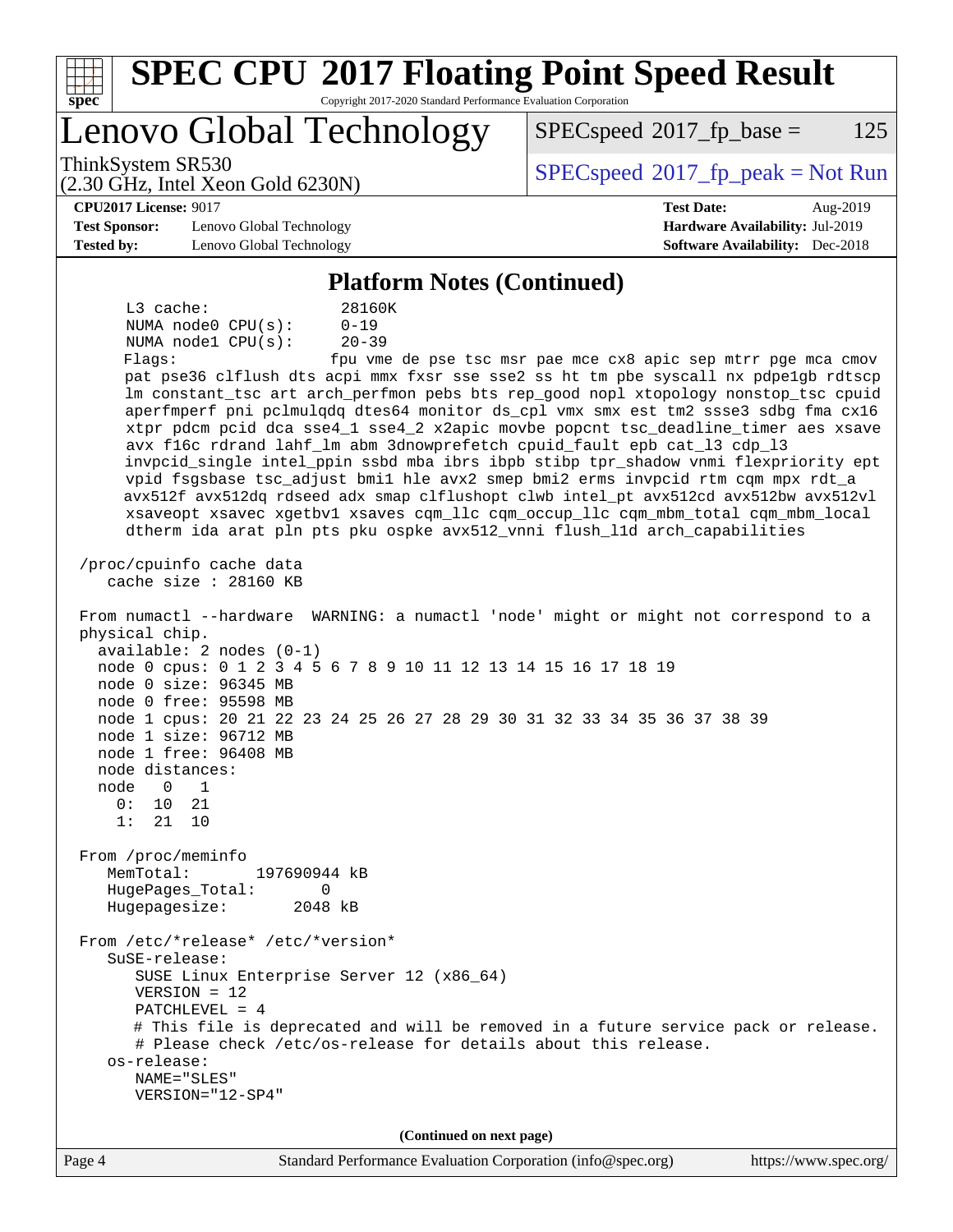| x<br>t.<br>L |  |  |  |  |  |
|--------------|--|--|--|--|--|

## **[SPEC CPU](http://www.spec.org/auto/cpu2017/Docs/result-fields.html#SPECCPU2017FloatingPointSpeedResult)[2017 Floating Point Speed Result](http://www.spec.org/auto/cpu2017/Docs/result-fields.html#SPECCPU2017FloatingPointSpeedResult)** Copyright 2017-2020 Standard Performance Evaluation Corporation

# Lenovo Global Technology

 $SPECspeed^{\circledcirc}2017_fp\_base = 125$  $SPECspeed^{\circledcirc}2017_fp\_base = 125$ 

(2.30 GHz, Intel Xeon Gold 6230N)

ThinkSystem SR530<br>  $SPEC speed^{\circ}2017$  [p\_peak = Not Run

**[Test Sponsor:](http://www.spec.org/auto/cpu2017/Docs/result-fields.html#TestSponsor)** Lenovo Global Technology **[Hardware Availability:](http://www.spec.org/auto/cpu2017/Docs/result-fields.html#HardwareAvailability)** Jul-2019 **[Tested by:](http://www.spec.org/auto/cpu2017/Docs/result-fields.html#Testedby)** Lenovo Global Technology **[Software Availability:](http://www.spec.org/auto/cpu2017/Docs/result-fields.html#SoftwareAvailability)** Dec-2018

**[CPU2017 License:](http://www.spec.org/auto/cpu2017/Docs/result-fields.html#CPU2017License)** 9017 **[Test Date:](http://www.spec.org/auto/cpu2017/Docs/result-fields.html#TestDate)** Aug-2019

## **[Platform Notes \(Continued\)](http://www.spec.org/auto/cpu2017/Docs/result-fields.html#PlatformNotes)**

 VERSION\_ID="12.4" PRETTY\_NAME="SUSE Linux Enterprise Server 12 SP4" ID="sles" ANSI\_COLOR="0;32" CPE\_NAME="cpe:/o:suse:sles:12:sp4"

uname -a:

 Linux linux-zitb 4.12.14-94.41-default #1 SMP Wed Oct 31 12:25:04 UTC 2018 (3090901) x86\_64 x86\_64 x86\_64 GNU/Linux

Kernel self-reported vulnerability status:

 CVE-2017-5754 (Meltdown): Not affected CVE-2017-5753 (Spectre variant 1): Mitigation: \_\_user pointer sanitization CVE-2017-5715 (Spectre variant 2): Mitigation: Indirect Branch Restricted Speculation, IBPB, IBRS\_FW

run-level 3 Aug 9 23:55

 SPEC is set to: /home/cpu2017-1.0.5-ic19.0u1 Filesystem Type Size Used Avail Use% Mounted on /dev/sda3 xfs 892G 50G 842G 6% /

 Additional information from dmidecode follows. WARNING: Use caution when you interpret this section. The 'dmidecode' program reads system data which is "intended to allow hardware to be accurately determined", but the intent may not be met, as there are frequent changes to hardware, firmware, and the "DMTF SMBIOS" standard. BIOS Lenovo -[TEE141E-2.30]- 07/02/2019 Memory:

12x SK Hynix HMA82GR7CJR8N-WM 16 GB 2 rank 2933

(End of data from sysinfo program)

### **[Compiler Version Notes](http://www.spec.org/auto/cpu2017/Docs/result-fields.html#CompilerVersionNotes)**

Page 5 Standard Performance Evaluation Corporation [\(info@spec.org\)](mailto:info@spec.org) <https://www.spec.org/> ============================================================================== C | 619.lbm\_s(base) 638.imagick\_s(base) 644.nab\_s(base) ------------------------------------------------------------------------------ Intel(R) C Intel(R) 64 Compiler for applications running on Intel(R)  $64$ , Version 19.0.1.144 Build 20181018 Copyright (C) 1985-2018 Intel Corporation. All rights reserved. ------------------------------------------------------------------------------ ============================================================================== C++, C, Fortran | 607.cactuBSSN\_s(base) ------------------------------------------------------------------------------ **(Continued on next page)**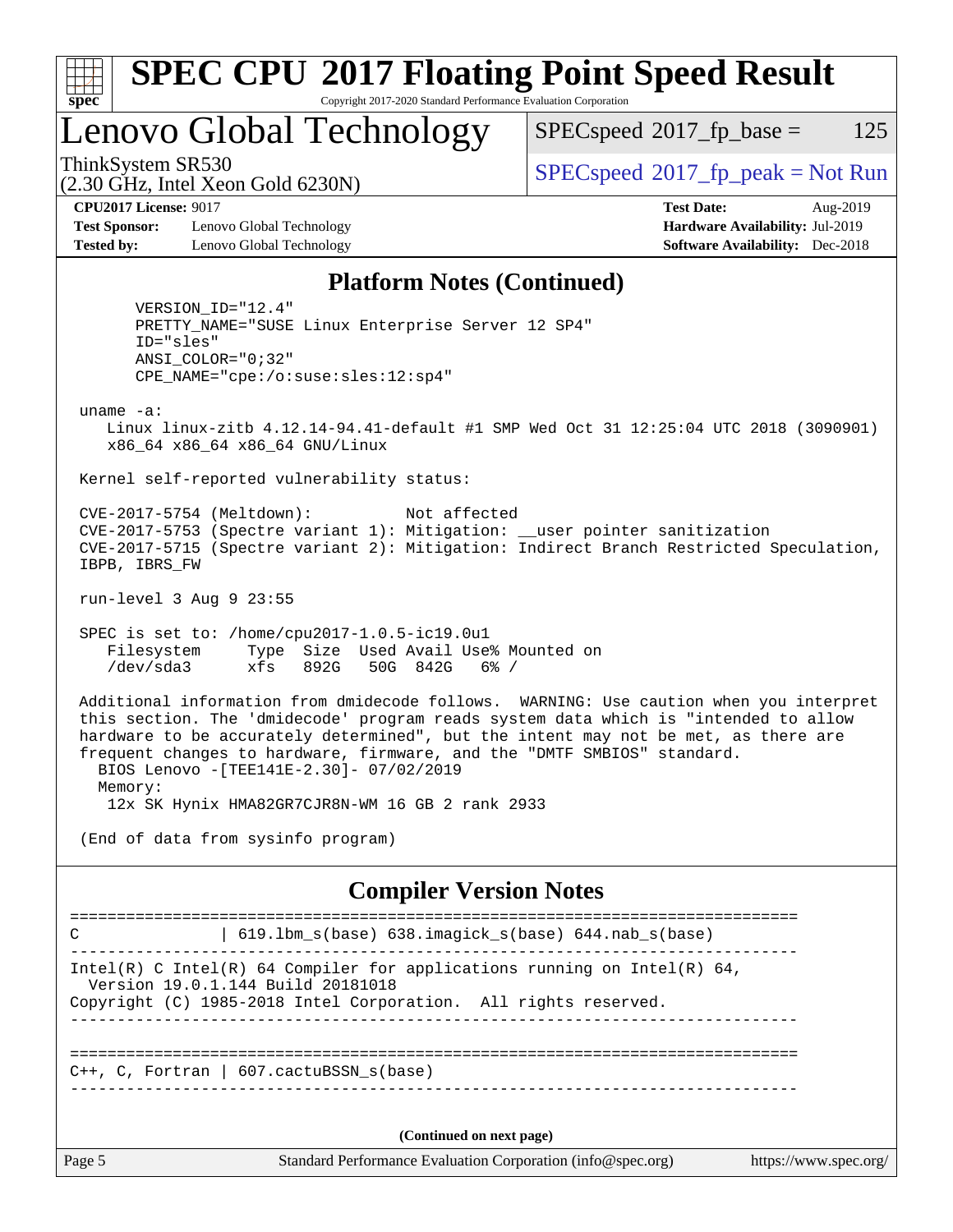

# **[SPEC CPU](http://www.spec.org/auto/cpu2017/Docs/result-fields.html#SPECCPU2017FloatingPointSpeedResult)[2017 Floating Point Speed Result](http://www.spec.org/auto/cpu2017/Docs/result-fields.html#SPECCPU2017FloatingPointSpeedResult)**

Copyright 2017-2020 Standard Performance Evaluation Corporation

# Lenovo Global Technology

 $SPECspeed^{\circ}2017_fp\_base = 125$  $SPECspeed^{\circ}2017_fp\_base = 125$ 

(2.30 GHz, Intel Xeon Gold 6230N)

ThinkSystem SR530<br>  $\begin{array}{c}\n\text{SPEC speed} \text{?}2017\_fp\_peak = Not Run \\
\text{C 30 GHz\_Intel-Yoon Gold }6230 \text{N}\n\end{array}$ 

**[Test Sponsor:](http://www.spec.org/auto/cpu2017/Docs/result-fields.html#TestSponsor)** Lenovo Global Technology **[Hardware Availability:](http://www.spec.org/auto/cpu2017/Docs/result-fields.html#HardwareAvailability)** Jul-2019 **[Tested by:](http://www.spec.org/auto/cpu2017/Docs/result-fields.html#Testedby)** Lenovo Global Technology **[Software Availability:](http://www.spec.org/auto/cpu2017/Docs/result-fields.html#SoftwareAvailability)** Dec-2018

**[CPU2017 License:](http://www.spec.org/auto/cpu2017/Docs/result-fields.html#CPU2017License)** 9017 **[Test Date:](http://www.spec.org/auto/cpu2017/Docs/result-fields.html#TestDate)** Aug-2019

## **[Compiler Version Notes \(Continued\)](http://www.spec.org/auto/cpu2017/Docs/result-fields.html#CompilerVersionNotes)**

| Intel(R) $C++$ Intel(R) 64 Compiler for applications running on Intel(R) 64,<br>Version 19.0.1.144 Build 20181018                                                                                                                                                                                                                                                              |
|--------------------------------------------------------------------------------------------------------------------------------------------------------------------------------------------------------------------------------------------------------------------------------------------------------------------------------------------------------------------------------|
| Copyright (C) 1985-2018 Intel Corporation. All rights reserved.<br>Intel(R) C Intel(R) 64 Compiler for applications running on Intel(R) 64,<br>Version 19.0.1.144 Build 20181018                                                                                                                                                                                               |
| Copyright (C) 1985-2018 Intel Corporation. All rights reserved.<br>$Intel(R)$ Fortran Intel(R) 64 Compiler for applications running on Intel(R)<br>64, Version 19.0.1.144 Build 20181018                                                                                                                                                                                       |
| Copyright (C) 1985-2018 Intel Corporation. All rights reserved.                                                                                                                                                                                                                                                                                                                |
| Fortran (603.bwaves s(base) 649.fotonik3d s(base) 654.roms s(base)                                                                                                                                                                                                                                                                                                             |
| $Intel(R)$ Fortran Intel(R) 64 Compiler for applications running on Intel(R)<br>64, Version 19.0.1.144 Build 20181018<br>Copyright (C) 1985-2018 Intel Corporation. All rights reserved.                                                                                                                                                                                       |
| Fortran, $C = \begin{bmatrix} 621.wrf\_s(base) & 627.cam4_s(base) & 628.pop2_s(base) \end{bmatrix}$                                                                                                                                                                                                                                                                            |
| $Intel(R)$ Fortran Intel(R) 64 Compiler for applications running on Intel(R)<br>64, Version 19.0.1.144 Build 20181018<br>Copyright (C) 1985-2018 Intel Corporation. All rights reserved.<br>$Intel(R)$ C Intel(R) 64 Compiler for applications running on Intel(R) 64,<br>Version 19.0.1.144 Build 20181018<br>Copyright (C) 1985-2018 Intel Corporation. All rights reserved. |

# **[Base Compiler Invocation](http://www.spec.org/auto/cpu2017/Docs/result-fields.html#BaseCompilerInvocation)**

[C benchmarks](http://www.spec.org/auto/cpu2017/Docs/result-fields.html#Cbenchmarks): [icc -m64 -std=c11](http://www.spec.org/cpu2017/results/res2019q3/cpu2017-20190902-17579.flags.html#user_CCbase_intel_icc_64bit_c11_33ee0cdaae7deeeab2a9725423ba97205ce30f63b9926c2519791662299b76a0318f32ddfffdc46587804de3178b4f9328c46fa7c2b0cd779d7a61945c91cd35)

[Fortran benchmarks](http://www.spec.org/auto/cpu2017/Docs/result-fields.html#Fortranbenchmarks): [ifort -m64](http://www.spec.org/cpu2017/results/res2019q3/cpu2017-20190902-17579.flags.html#user_FCbase_intel_ifort_64bit_24f2bb282fbaeffd6157abe4f878425411749daecae9a33200eee2bee2fe76f3b89351d69a8130dd5949958ce389cf37ff59a95e7a40d588e8d3a57e0c3fd751)

[Benchmarks using both Fortran and C](http://www.spec.org/auto/cpu2017/Docs/result-fields.html#BenchmarksusingbothFortranandC): [ifort -m64](http://www.spec.org/cpu2017/results/res2019q3/cpu2017-20190902-17579.flags.html#user_CC_FCbase_intel_ifort_64bit_24f2bb282fbaeffd6157abe4f878425411749daecae9a33200eee2bee2fe76f3b89351d69a8130dd5949958ce389cf37ff59a95e7a40d588e8d3a57e0c3fd751) [icc -m64 -std=c11](http://www.spec.org/cpu2017/results/res2019q3/cpu2017-20190902-17579.flags.html#user_CC_FCbase_intel_icc_64bit_c11_33ee0cdaae7deeeab2a9725423ba97205ce30f63b9926c2519791662299b76a0318f32ddfffdc46587804de3178b4f9328c46fa7c2b0cd779d7a61945c91cd35)

[Benchmarks using Fortran, C, and C++:](http://www.spec.org/auto/cpu2017/Docs/result-fields.html#BenchmarksusingFortranCandCXX) [icpc -m64](http://www.spec.org/cpu2017/results/res2019q3/cpu2017-20190902-17579.flags.html#user_CC_CXX_FCbase_intel_icpc_64bit_4ecb2543ae3f1412ef961e0650ca070fec7b7afdcd6ed48761b84423119d1bf6bdf5cad15b44d48e7256388bc77273b966e5eb805aefd121eb22e9299b2ec9d9) [icc -m64 -std=c11](http://www.spec.org/cpu2017/results/res2019q3/cpu2017-20190902-17579.flags.html#user_CC_CXX_FCbase_intel_icc_64bit_c11_33ee0cdaae7deeeab2a9725423ba97205ce30f63b9926c2519791662299b76a0318f32ddfffdc46587804de3178b4f9328c46fa7c2b0cd779d7a61945c91cd35) [ifort -m64](http://www.spec.org/cpu2017/results/res2019q3/cpu2017-20190902-17579.flags.html#user_CC_CXX_FCbase_intel_ifort_64bit_24f2bb282fbaeffd6157abe4f878425411749daecae9a33200eee2bee2fe76f3b89351d69a8130dd5949958ce389cf37ff59a95e7a40d588e8d3a57e0c3fd751)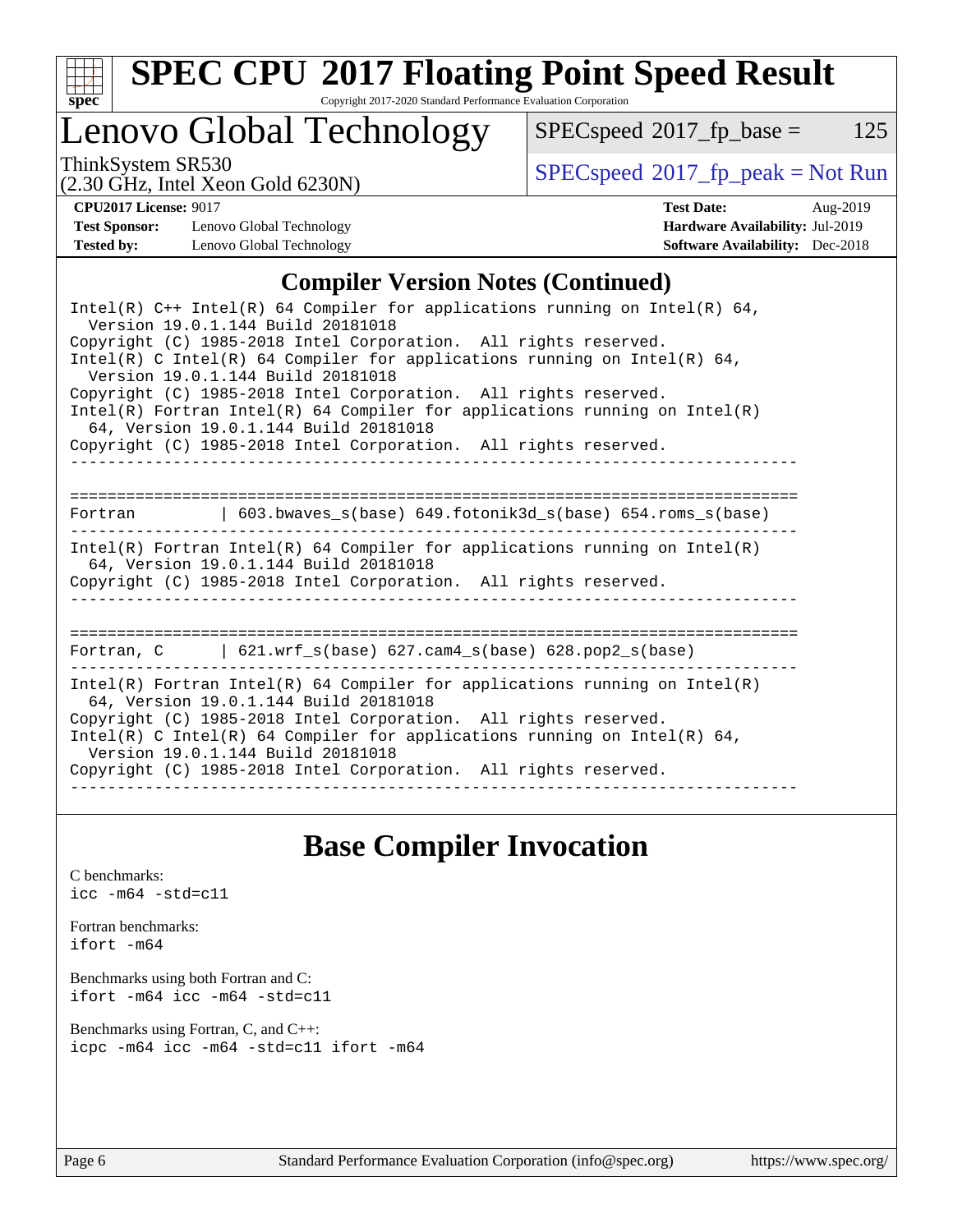

## **[SPEC CPU](http://www.spec.org/auto/cpu2017/Docs/result-fields.html#SPECCPU2017FloatingPointSpeedResult)[2017 Floating Point Speed Result](http://www.spec.org/auto/cpu2017/Docs/result-fields.html#SPECCPU2017FloatingPointSpeedResult)** Copyright 2017-2020 Standard Performance Evaluation Corporation

# Lenovo Global Technology

(2.30 GHz, Intel Xeon Gold 6230N)

 $SPEC speed^{\circ}2017\_fp\_base = 125$ 

ThinkSystem SR530<br>  $SPEC speed^{\circ}2017$  [p\_peak = Not Run

**[Test Sponsor:](http://www.spec.org/auto/cpu2017/Docs/result-fields.html#TestSponsor)** Lenovo Global Technology **[Hardware Availability:](http://www.spec.org/auto/cpu2017/Docs/result-fields.html#HardwareAvailability)** Jul-2019 **[Tested by:](http://www.spec.org/auto/cpu2017/Docs/result-fields.html#Testedby)** Lenovo Global Technology **[Software Availability:](http://www.spec.org/auto/cpu2017/Docs/result-fields.html#SoftwareAvailability)** Dec-2018

**[CPU2017 License:](http://www.spec.org/auto/cpu2017/Docs/result-fields.html#CPU2017License)** 9017 **[Test Date:](http://www.spec.org/auto/cpu2017/Docs/result-fields.html#TestDate)** Aug-2019

# **[Base Portability Flags](http://www.spec.org/auto/cpu2017/Docs/result-fields.html#BasePortabilityFlags)**

 603.bwaves\_s: [-DSPEC\\_LP64](http://www.spec.org/cpu2017/results/res2019q3/cpu2017-20190902-17579.flags.html#suite_basePORTABILITY603_bwaves_s_DSPEC_LP64) 607.cactuBSSN\_s: [-DSPEC\\_LP64](http://www.spec.org/cpu2017/results/res2019q3/cpu2017-20190902-17579.flags.html#suite_basePORTABILITY607_cactuBSSN_s_DSPEC_LP64) 619.lbm\_s: [-DSPEC\\_LP64](http://www.spec.org/cpu2017/results/res2019q3/cpu2017-20190902-17579.flags.html#suite_basePORTABILITY619_lbm_s_DSPEC_LP64) 621.wrf\_s: [-DSPEC\\_LP64](http://www.spec.org/cpu2017/results/res2019q3/cpu2017-20190902-17579.flags.html#suite_basePORTABILITY621_wrf_s_DSPEC_LP64) [-DSPEC\\_CASE\\_FLAG](http://www.spec.org/cpu2017/results/res2019q3/cpu2017-20190902-17579.flags.html#b621.wrf_s_baseCPORTABILITY_DSPEC_CASE_FLAG) [-convert big\\_endian](http://www.spec.org/cpu2017/results/res2019q3/cpu2017-20190902-17579.flags.html#user_baseFPORTABILITY621_wrf_s_convert_big_endian_c3194028bc08c63ac5d04de18c48ce6d347e4e562e8892b8bdbdc0214820426deb8554edfa529a3fb25a586e65a3d812c835984020483e7e73212c4d31a38223) 627.cam4\_s: [-DSPEC\\_LP64](http://www.spec.org/cpu2017/results/res2019q3/cpu2017-20190902-17579.flags.html#suite_basePORTABILITY627_cam4_s_DSPEC_LP64) [-DSPEC\\_CASE\\_FLAG](http://www.spec.org/cpu2017/results/res2019q3/cpu2017-20190902-17579.flags.html#b627.cam4_s_baseCPORTABILITY_DSPEC_CASE_FLAG) 628.pop2\_s: [-DSPEC\\_LP64](http://www.spec.org/cpu2017/results/res2019q3/cpu2017-20190902-17579.flags.html#suite_basePORTABILITY628_pop2_s_DSPEC_LP64) [-DSPEC\\_CASE\\_FLAG](http://www.spec.org/cpu2017/results/res2019q3/cpu2017-20190902-17579.flags.html#b628.pop2_s_baseCPORTABILITY_DSPEC_CASE_FLAG) [-convert big\\_endian](http://www.spec.org/cpu2017/results/res2019q3/cpu2017-20190902-17579.flags.html#user_baseFPORTABILITY628_pop2_s_convert_big_endian_c3194028bc08c63ac5d04de18c48ce6d347e4e562e8892b8bdbdc0214820426deb8554edfa529a3fb25a586e65a3d812c835984020483e7e73212c4d31a38223) [-assume byterecl](http://www.spec.org/cpu2017/results/res2019q3/cpu2017-20190902-17579.flags.html#user_baseFPORTABILITY628_pop2_s_assume_byterecl_7e47d18b9513cf18525430bbf0f2177aa9bf368bc7a059c09b2c06a34b53bd3447c950d3f8d6c70e3faf3a05c8557d66a5798b567902e8849adc142926523472) 638.imagick\_s: [-DSPEC\\_LP64](http://www.spec.org/cpu2017/results/res2019q3/cpu2017-20190902-17579.flags.html#suite_basePORTABILITY638_imagick_s_DSPEC_LP64) 644.nab\_s: [-DSPEC\\_LP64](http://www.spec.org/cpu2017/results/res2019q3/cpu2017-20190902-17579.flags.html#suite_basePORTABILITY644_nab_s_DSPEC_LP64) 649.fotonik3d\_s: [-DSPEC\\_LP64](http://www.spec.org/cpu2017/results/res2019q3/cpu2017-20190902-17579.flags.html#suite_basePORTABILITY649_fotonik3d_s_DSPEC_LP64) 654.roms\_s: [-DSPEC\\_LP64](http://www.spec.org/cpu2017/results/res2019q3/cpu2017-20190902-17579.flags.html#suite_basePORTABILITY654_roms_s_DSPEC_LP64)

# **[Base Optimization Flags](http://www.spec.org/auto/cpu2017/Docs/result-fields.html#BaseOptimizationFlags)**

[C benchmarks](http://www.spec.org/auto/cpu2017/Docs/result-fields.html#Cbenchmarks):

[-xCORE-AVX512](http://www.spec.org/cpu2017/results/res2019q3/cpu2017-20190902-17579.flags.html#user_CCbase_f-xCORE-AVX512) [-ipo](http://www.spec.org/cpu2017/results/res2019q3/cpu2017-20190902-17579.flags.html#user_CCbase_f-ipo) [-O3](http://www.spec.org/cpu2017/results/res2019q3/cpu2017-20190902-17579.flags.html#user_CCbase_f-O3) [-no-prec-div](http://www.spec.org/cpu2017/results/res2019q3/cpu2017-20190902-17579.flags.html#user_CCbase_f-no-prec-div) [-qopt-prefetch](http://www.spec.org/cpu2017/results/res2019q3/cpu2017-20190902-17579.flags.html#user_CCbase_f-qopt-prefetch) [-ffinite-math-only](http://www.spec.org/cpu2017/results/res2019q3/cpu2017-20190902-17579.flags.html#user_CCbase_f_finite_math_only_cb91587bd2077682c4b38af759c288ed7c732db004271a9512da14a4f8007909a5f1427ecbf1a0fb78ff2a814402c6114ac565ca162485bbcae155b5e4258871) [-qopt-mem-layout-trans=4](http://www.spec.org/cpu2017/results/res2019q3/cpu2017-20190902-17579.flags.html#user_CCbase_f-qopt-mem-layout-trans_fa39e755916c150a61361b7846f310bcdf6f04e385ef281cadf3647acec3f0ae266d1a1d22d972a7087a248fd4e6ca390a3634700869573d231a252c784941a8) [-qopenmp](http://www.spec.org/cpu2017/results/res2019q3/cpu2017-20190902-17579.flags.html#user_CCbase_qopenmp_16be0c44f24f464004c6784a7acb94aca937f053568ce72f94b139a11c7c168634a55f6653758ddd83bcf7b8463e8028bb0b48b77bcddc6b78d5d95bb1df2967) [-DSPEC\\_OPENMP](http://www.spec.org/cpu2017/results/res2019q3/cpu2017-20190902-17579.flags.html#suite_CCbase_DSPEC_OPENMP)

[Fortran benchmarks](http://www.spec.org/auto/cpu2017/Docs/result-fields.html#Fortranbenchmarks):

[-DSPEC\\_OPENMP](http://www.spec.org/cpu2017/results/res2019q3/cpu2017-20190902-17579.flags.html#suite_FCbase_DSPEC_OPENMP) [-xCORE-AVX512](http://www.spec.org/cpu2017/results/res2019q3/cpu2017-20190902-17579.flags.html#user_FCbase_f-xCORE-AVX512) [-ipo](http://www.spec.org/cpu2017/results/res2019q3/cpu2017-20190902-17579.flags.html#user_FCbase_f-ipo) [-O3](http://www.spec.org/cpu2017/results/res2019q3/cpu2017-20190902-17579.flags.html#user_FCbase_f-O3) [-no-prec-div](http://www.spec.org/cpu2017/results/res2019q3/cpu2017-20190902-17579.flags.html#user_FCbase_f-no-prec-div) [-qopt-prefetch](http://www.spec.org/cpu2017/results/res2019q3/cpu2017-20190902-17579.flags.html#user_FCbase_f-qopt-prefetch) [-ffinite-math-only](http://www.spec.org/cpu2017/results/res2019q3/cpu2017-20190902-17579.flags.html#user_FCbase_f_finite_math_only_cb91587bd2077682c4b38af759c288ed7c732db004271a9512da14a4f8007909a5f1427ecbf1a0fb78ff2a814402c6114ac565ca162485bbcae155b5e4258871) [-qopt-mem-layout-trans=4](http://www.spec.org/cpu2017/results/res2019q3/cpu2017-20190902-17579.flags.html#user_FCbase_f-qopt-mem-layout-trans_fa39e755916c150a61361b7846f310bcdf6f04e385ef281cadf3647acec3f0ae266d1a1d22d972a7087a248fd4e6ca390a3634700869573d231a252c784941a8) [-qopenmp](http://www.spec.org/cpu2017/results/res2019q3/cpu2017-20190902-17579.flags.html#user_FCbase_qopenmp_16be0c44f24f464004c6784a7acb94aca937f053568ce72f94b139a11c7c168634a55f6653758ddd83bcf7b8463e8028bb0b48b77bcddc6b78d5d95bb1df2967) [-nostandard-realloc-lhs](http://www.spec.org/cpu2017/results/res2019q3/cpu2017-20190902-17579.flags.html#user_FCbase_f_2003_std_realloc_82b4557e90729c0f113870c07e44d33d6f5a304b4f63d4c15d2d0f1fab99f5daaed73bdb9275d9ae411527f28b936061aa8b9c8f2d63842963b95c9dd6426b8a)

[Benchmarks using both Fortran and C](http://www.spec.org/auto/cpu2017/Docs/result-fields.html#BenchmarksusingbothFortranandC):

[-xCORE-AVX512](http://www.spec.org/cpu2017/results/res2019q3/cpu2017-20190902-17579.flags.html#user_CC_FCbase_f-xCORE-AVX512) [-ipo](http://www.spec.org/cpu2017/results/res2019q3/cpu2017-20190902-17579.flags.html#user_CC_FCbase_f-ipo) [-O3](http://www.spec.org/cpu2017/results/res2019q3/cpu2017-20190902-17579.flags.html#user_CC_FCbase_f-O3) [-no-prec-div](http://www.spec.org/cpu2017/results/res2019q3/cpu2017-20190902-17579.flags.html#user_CC_FCbase_f-no-prec-div) [-qopt-prefetch](http://www.spec.org/cpu2017/results/res2019q3/cpu2017-20190902-17579.flags.html#user_CC_FCbase_f-qopt-prefetch) [-ffinite-math-only](http://www.spec.org/cpu2017/results/res2019q3/cpu2017-20190902-17579.flags.html#user_CC_FCbase_f_finite_math_only_cb91587bd2077682c4b38af759c288ed7c732db004271a9512da14a4f8007909a5f1427ecbf1a0fb78ff2a814402c6114ac565ca162485bbcae155b5e4258871) [-qopt-mem-layout-trans=4](http://www.spec.org/cpu2017/results/res2019q3/cpu2017-20190902-17579.flags.html#user_CC_FCbase_f-qopt-mem-layout-trans_fa39e755916c150a61361b7846f310bcdf6f04e385ef281cadf3647acec3f0ae266d1a1d22d972a7087a248fd4e6ca390a3634700869573d231a252c784941a8) [-qopenmp](http://www.spec.org/cpu2017/results/res2019q3/cpu2017-20190902-17579.flags.html#user_CC_FCbase_qopenmp_16be0c44f24f464004c6784a7acb94aca937f053568ce72f94b139a11c7c168634a55f6653758ddd83bcf7b8463e8028bb0b48b77bcddc6b78d5d95bb1df2967) [-DSPEC\\_OPENMP](http://www.spec.org/cpu2017/results/res2019q3/cpu2017-20190902-17579.flags.html#suite_CC_FCbase_DSPEC_OPENMP) [-nostandard-realloc-lhs](http://www.spec.org/cpu2017/results/res2019q3/cpu2017-20190902-17579.flags.html#user_CC_FCbase_f_2003_std_realloc_82b4557e90729c0f113870c07e44d33d6f5a304b4f63d4c15d2d0f1fab99f5daaed73bdb9275d9ae411527f28b936061aa8b9c8f2d63842963b95c9dd6426b8a)

[Benchmarks using Fortran, C, and C++:](http://www.spec.org/auto/cpu2017/Docs/result-fields.html#BenchmarksusingFortranCandCXX)

[-xCORE-AVX512](http://www.spec.org/cpu2017/results/res2019q3/cpu2017-20190902-17579.flags.html#user_CC_CXX_FCbase_f-xCORE-AVX512) [-ipo](http://www.spec.org/cpu2017/results/res2019q3/cpu2017-20190902-17579.flags.html#user_CC_CXX_FCbase_f-ipo) [-O3](http://www.spec.org/cpu2017/results/res2019q3/cpu2017-20190902-17579.flags.html#user_CC_CXX_FCbase_f-O3) [-no-prec-div](http://www.spec.org/cpu2017/results/res2019q3/cpu2017-20190902-17579.flags.html#user_CC_CXX_FCbase_f-no-prec-div) [-qopt-prefetch](http://www.spec.org/cpu2017/results/res2019q3/cpu2017-20190902-17579.flags.html#user_CC_CXX_FCbase_f-qopt-prefetch) [-ffinite-math-only](http://www.spec.org/cpu2017/results/res2019q3/cpu2017-20190902-17579.flags.html#user_CC_CXX_FCbase_f_finite_math_only_cb91587bd2077682c4b38af759c288ed7c732db004271a9512da14a4f8007909a5f1427ecbf1a0fb78ff2a814402c6114ac565ca162485bbcae155b5e4258871) [-qopt-mem-layout-trans=4](http://www.spec.org/cpu2017/results/res2019q3/cpu2017-20190902-17579.flags.html#user_CC_CXX_FCbase_f-qopt-mem-layout-trans_fa39e755916c150a61361b7846f310bcdf6f04e385ef281cadf3647acec3f0ae266d1a1d22d972a7087a248fd4e6ca390a3634700869573d231a252c784941a8) [-qopenmp](http://www.spec.org/cpu2017/results/res2019q3/cpu2017-20190902-17579.flags.html#user_CC_CXX_FCbase_qopenmp_16be0c44f24f464004c6784a7acb94aca937f053568ce72f94b139a11c7c168634a55f6653758ddd83bcf7b8463e8028bb0b48b77bcddc6b78d5d95bb1df2967) [-DSPEC\\_OPENMP](http://www.spec.org/cpu2017/results/res2019q3/cpu2017-20190902-17579.flags.html#suite_CC_CXX_FCbase_DSPEC_OPENMP) [-nostandard-realloc-lhs](http://www.spec.org/cpu2017/results/res2019q3/cpu2017-20190902-17579.flags.html#user_CC_CXX_FCbase_f_2003_std_realloc_82b4557e90729c0f113870c07e44d33d6f5a304b4f63d4c15d2d0f1fab99f5daaed73bdb9275d9ae411527f28b936061aa8b9c8f2d63842963b95c9dd6426b8a)

[The flags files that were used to format this result can be browsed at](tmsearch)

<http://www.spec.org/cpu2017/flags/Intel-ic18.0-official-linux64.2019-04-02.html> <http://www.spec.org/cpu2017/flags/Lenovo-Platform-SPECcpu2017-Flags-V1.2-CLX-D.html>

[You can also download the XML flags sources by saving the following links:](tmsearch) <http://www.spec.org/cpu2017/flags/Intel-ic18.0-official-linux64.2019-04-02.xml> <http://www.spec.org/cpu2017/flags/Lenovo-Platform-SPECcpu2017-Flags-V1.2-CLX-D.xml>